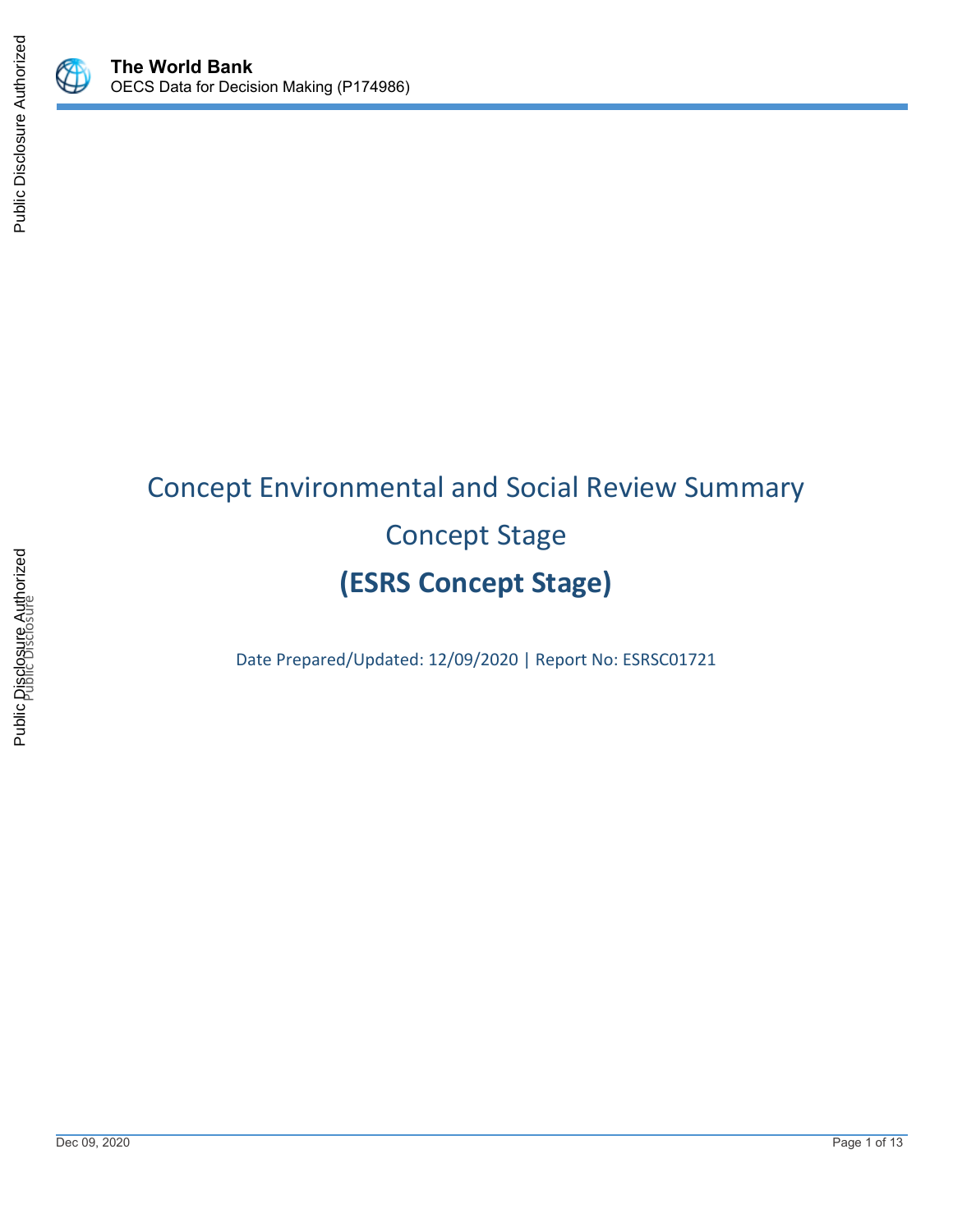

## **BASIC INFORMATION**

#### **A. Basic Project Data**

| Country                                                                                                                   | Region                                                                                                                                                                                                                                      | Project ID                      | Parent Project ID (if any)  |  |
|---------------------------------------------------------------------------------------------------------------------------|---------------------------------------------------------------------------------------------------------------------------------------------------------------------------------------------------------------------------------------------|---------------------------------|-----------------------------|--|
| <b>OECS Countries</b>                                                                                                     | LATIN AMERICA AND<br>CARIBBEAN                                                                                                                                                                                                              | P174986                         |                             |  |
| Project Name                                                                                                              | <b>OECS Data for Decision Making</b>                                                                                                                                                                                                        |                                 |                             |  |
| Practice Area (Lead)                                                                                                      | <b>Financing Instrument</b>                                                                                                                                                                                                                 | <b>Estimated Appraisal Date</b> | <b>Estimated Board Date</b> |  |
| Poverty and Equity                                                                                                        | <b>Investment Project</b><br>Financing                                                                                                                                                                                                      | 3/22/2021                       | 7/9/2021                    |  |
| Borrower(s)<br>St Lucia, St Vincent and<br>the Grenadines, Grenada,<br>Organisation of Eastern<br>Caribbean States (OECS) | Implementing Agency(ies)<br><b>St Lucia Central Statistics</b><br>Office, St Vincent and the<br><b>Grenadines Central Statistics</b><br>Office, Grenada Central<br>Statistics Office,<br>Organisation of Eastern<br>Caribbean States (OECS) |                                 |                             |  |

## Proposed Development Objective

To improve the capacity of select Eastern Caribbean countries to produce and publicly disseminate statistical data in a timely manner for evidence-based policy making at both the country and regional levels.

| <b>Financing (in USD Million)</b> | Amount |
|-----------------------------------|--------|
| <b>Total Project Cost</b>         | 29.00  |

## **B. Is the project being prepared in a Situation of Urgent Need of Assistance or Capacity Constraints, as per Bank IPF Policy, para. 12?**

No

## **C. Summary Description of Proposed Project [including overview of Country, Sectoral & Institutional Contexts and Relationship to CPF]**

The Organization of the Eastern Caribbean States (OECS) is an inter-governmental international organization dedicated to fostering regional integration in the Eastern Caribbean. The OECS Data for Decision Making regional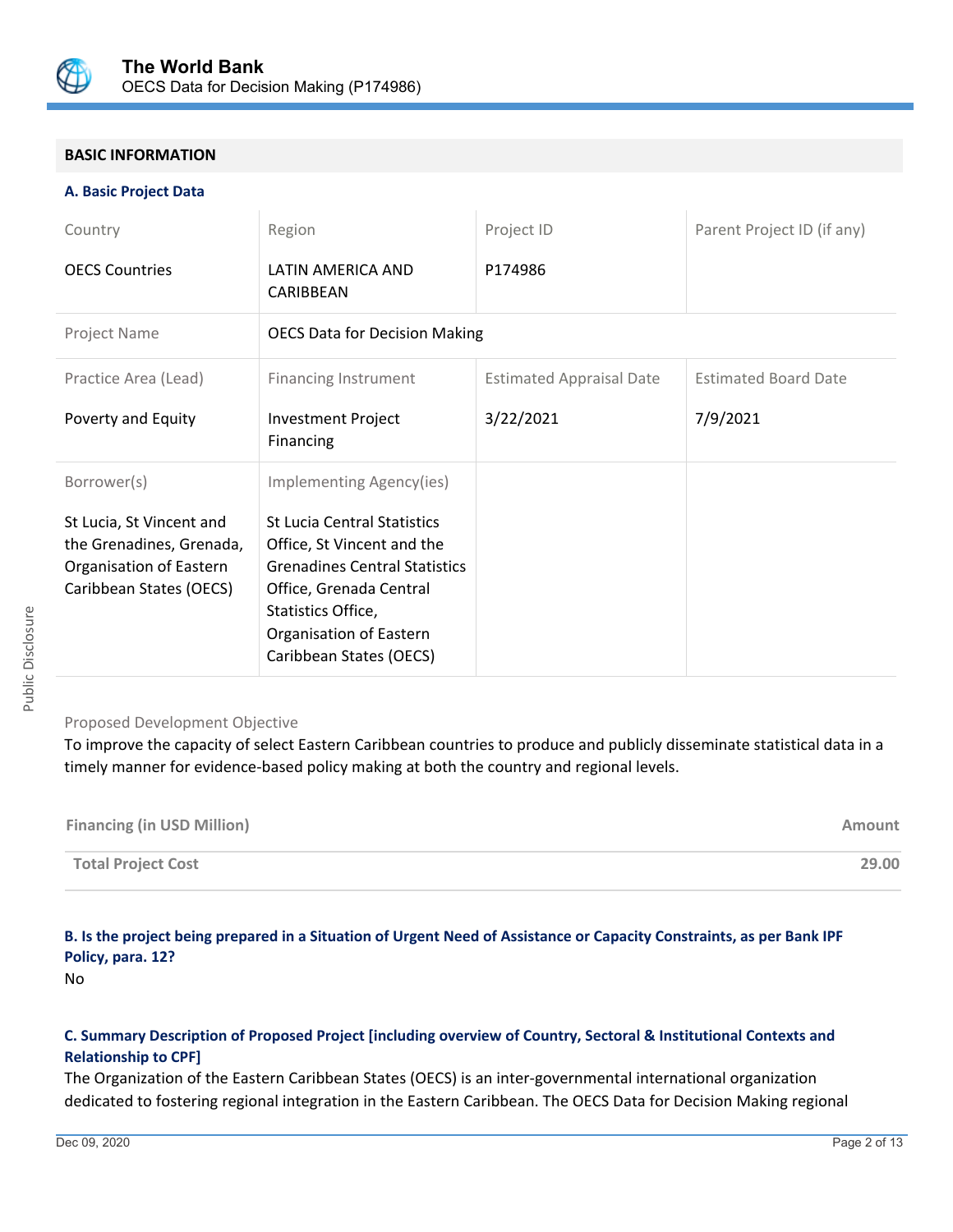

project aims to improve the capacity of OECS countries to produce and publicly disseminate statistical data in a timely manner for evidence-based policymaking at both the national and regional levels. This project contributes to the implementation of the OECS Regional Strategy for the Development of Statistics (2017-2030) developed to support the OECS Economic Union's development and integration agenda. The project is composed of four components: (1) Statistical Modernization and Capacity Building, (2) Data Production and Dissemination, (3) OECS Regional Integration, and (4) Project Implementation. This first two components of the project support three IDA-eligible OECS member states (Grenada, St. Lucia, and St. Vincent and the Grenadines) to modernize and build their National Statistical System and improve the production of a core set of harmonized data, including the population census, living conditions surveys, and labor force surveys. The third component supports the OECS Commission's Statistical Services Unit to strengthen the OECS Regional Statistical System and to increase its capacity to provide technical support to its member states.

#### **D. Environmental and Social Overview**

D.1. Detailed project location(s) and salient physical characteristics relevant to the E&S assessment [geographic, environmental, social]

The project will be implemented across three IDA countries within the Organization of Eastern Caribbean Countries (OECS) namely, St. Lucia, Grenada, and St. Vincent and the Grenadines, as well as the OECS Commission. These countries are among the world's smallest countries and highly vulnerable to natural disasters. The IDA-eligible OECS member countries have very small populations, ranging from 180,000 in St. Lucia to around 110,000 people in SVG and Grenada. They are also among the smallest countries in terms of land area. They have overcome their challenge of small internal markets and labor forces by leveraging external demand, which, however, has exposed them to economic volatility.

At the regional level, the Systematic Country Diagnosis reflects that there is a significant skill-jobs mismatch and the region suffers from significant brain-drain. This has led to capacity constraints in both the private sector and within public institutions. Fewer employment opportunities for disadvantaged and vulnerable groups (low-skilled, women, and young adults) is also a factor. Unemployment remains high – ranging between 19 – 23% in Grenada, St. Lucia and St. Vincent and the Grenadines, with youth unemployment exceeding 40%. Limited job opportunities have played a major role in preventing progress toward poverty reduction. The lack of diversification of the economy and geographic location leaves the region vulnerable to changing global economic trends and business cycles and at risk of frequent natural disasters. The lack of economic inclusion of disadvantaged and vulnerable groups also expose them to a high risk of social exclusion. These vulnerabilities have been further exacerbated by the COVID-19 pandemic.

The IDA-eligible OECS members are considered data deprived. Household surveys to monitor poverty are conducted every ten years or less. Moreover, although almost all countries have conducted a Household Budget and Living Conditions Survey (HBS-SLC) recently, except for St. Lucia, data and analyses from these surveys are available for the mid-2000s only. Outdated data and analysis of poverty prevalence, root causes of poverty, or distributional aspects prohibit identification of the poor and vulnerable population, and adequate targeting of policies to reduce poverty. Other key socioeconomic information, such as labor market data is also not collected systematically and made available in all countries, although this information is critical for policymaking. Given the centrality of household survey data to sectoral analyses, such as education, health services, labor markets, and skills, the lack of up-to-date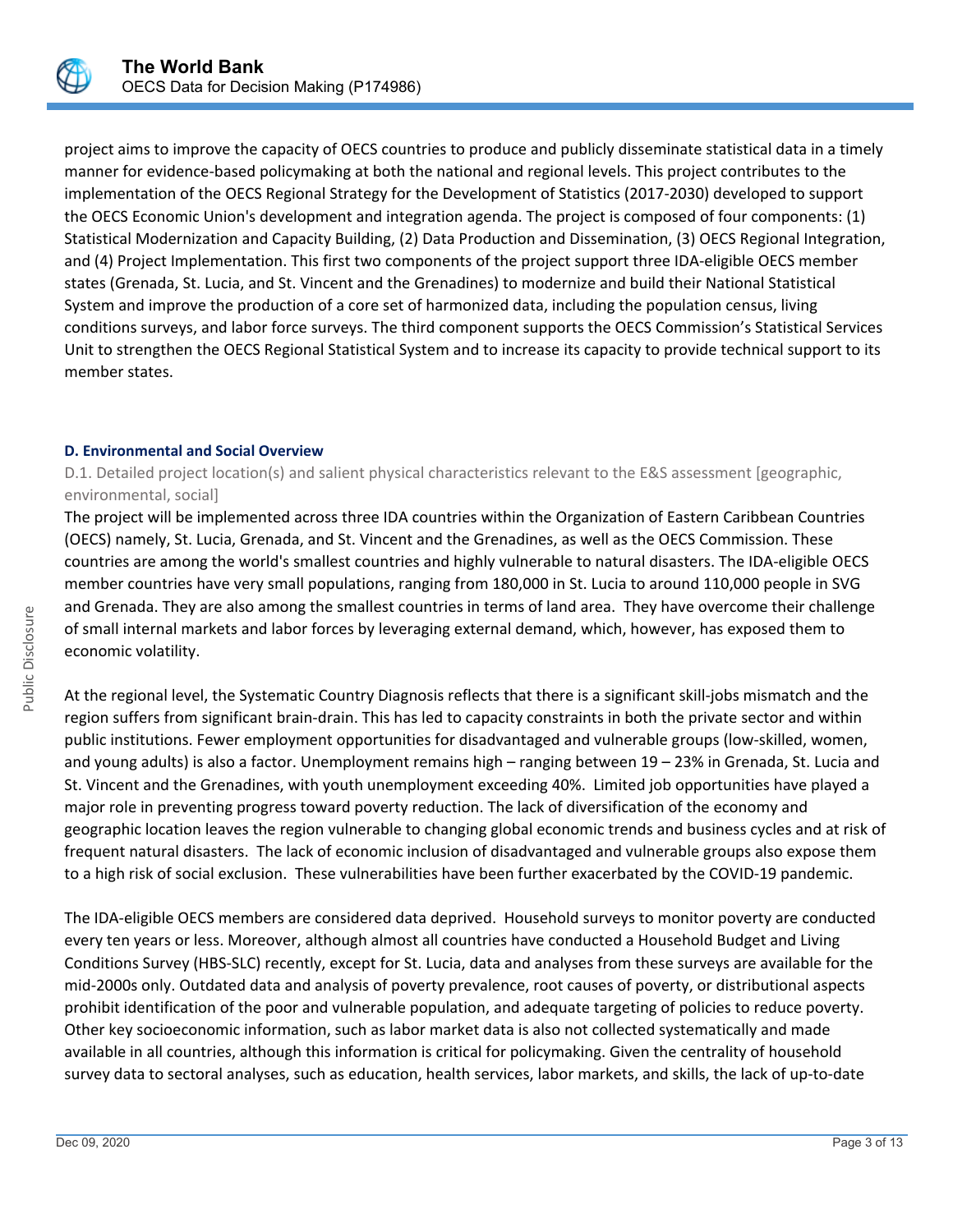statistics limits the provision of important inputs for decision making. This has been especially evident this year when the COVID-19 pandemic hit the region and social protection and assistance responses needed to be designed quickly. D. 2. Borrower's Institutional Capacity

At concept stage, the team is still defining the institutional arrangement for the implementation of the project. What is currently known is that the project will be implemented by the statistical unit of the Organization of Eastern Caribbean States (OECS). At the country level, the project will be implemented by St Lucia Central Statistics Office, Grenada Central Statistics Office, and St Vincent and the Grenadines Central Statistics Office (CSO). In St. Lucia the E&S team will likely be based in the statistical unit; in Grenada, in the CSO hosted in the Ministry of Finance, and in Saint Vincent and the Grenadines in the CSO located in the Ministry of Finance. The OECS and the participant countries have incipient experience in formulating and implementing projects under the ESF. The first regional project under the new Environmental and Social Framework (ESF) to be implemented at a regional level is the Caribbean Digital Transformation Project (CADTP) (P171528), which is expected to become effective by November 26, 2020. The statistical units, including the OECS, have not been involved before in a project applying the ESF. It is expected that the E&S team of the project will create synergies with the E&S team of the CADTP project, both housed at the Ministry of Finance in St. Lucia. During Appraisal, the borrower capacity will be assessed, and necessary measures will be reflected in the ESCP to strengthen their capacity for the management of the Environmental and Social Risks of the project. It is anticipated that the E&S team may need to strengthen their capacity for the management of E&S risks, especially with regard to the application of the ESF, stakeholder engagement processes, social inclusion, management of Grievance Redress Mechanism, monitoring and reporting, among others.

#### **II. SCREENING OF POTENTIAL ENVIRONMENTAL AND SOCIAL (ES) RISKS AND IMPACTS**

## **A. Environmental and Social Risk Classification (ESRC)** and a set of the set of the Moderate of the Moderate of the Moderate of the Moderate of the Moderate of the Moderate of the Moderate of the Moderate of the Moderate

#### **Environmental Risk Rating** Low

The environmental risk rating for the project is considered low at this stage. The project is largely focused on statistical modernization, institutional capacity through the update and adoption of a National Strategy for the Development of Statistics for each country, capacity building activities for data collection, analysis, and dissemination for statistical systems. The project will also finance the procurement and installation of electronics (computers, tablets, servers, cloud backup, software, and other IT equipment). All project activities will take place in existing government office buildings, and no construction activities are anticipated. Potential risks are associated with (i) minor retrofitting activities (re-wiring, drilling holes in walls, moving furniture, and others) that may be needed for the installation of electronic equipment; (ii) management and disposal of non-hazardous and hazardous waste, including electronic waste (e-waste) in case of the replacement of old electronics; and, (iii) occupational health and safety hazards for the workforce. Possible negative impacts are expected to be minor, site-specific, temporary, and fully reversible. Given the current global situation caused by the COVID-19 pandemic, the project will also include measures for transmission prevention.

Given the scope and type of the project activities, there may also be an opportunity to incorporate environmental quality data as part of the collecting and publishing process, that could be useful for monitoring, developing strategies for action and policy making. This will be further assessed during project preparation.

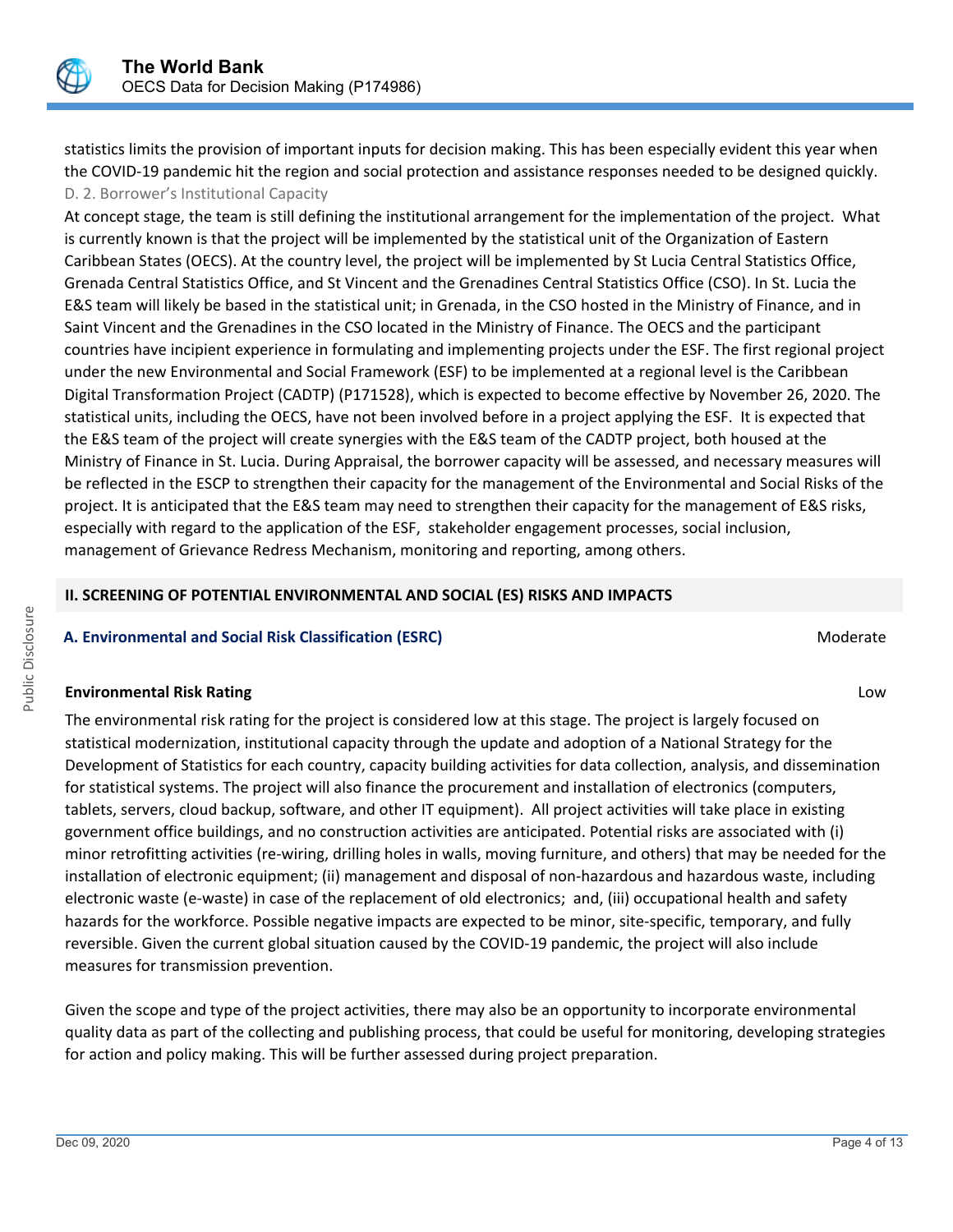

## **Social Risk Rating Moderate Social Risk Rating Moderate** Controllering Controllering Controllering Controllering Controllering Controllering Controllering Controllering Controllering Controllering Controllering Controller

The Bank classifies the Social risk of the project as "Moderate" after considering, in an integrated manner, the following risks and impacts: The project aims at improving the capacity of OECS member states to produce and publicly disseminate statistical data. If any, the project would entail minor work related to retrofitting activities and thus no social risks are anticipated linked to land acquisition, resettlement, labor influx. However, the project will be implemented in a context where in varying degree, social exclusion patterns exist, invisibility of vulnerable groups is usually a problem and where processes of community consultation and grassroots participation seem to be weak in all participant countries. In addition, the capacity for the management of the World Bank's Environmental and Social Framework is observed to be low. In a statistical capacity-building project that focuses on data production and dissemination, vulnerable groups are especially at risk of being unaccounted for. This could put vulnerable populations at a further disadvantage. According to Article 2.1 of Bank Directive: Addressing Risks and Impacts on Disadvantaged or Vulnerable Individuals or Groups vulnerable issued on August 4, 2016, vulnerable groups are defined as "individuals or groups who, by virtue of, for example, their age, gender, ethnicity, religion, physical, mental or other disability, social, civic or health status, sexual orientation, gender identity, economic disadvantages or indigenous status, and/or dependence on unique natural resources, may be more likely to be adversely affected …" at the moment the definition is limited to "people with disabilities, urban poor, and minorities, and minorities" These groups include the poor, women, young girls, youth at risk, LGBT, people with disabilities, among others. The E&S team is recommending to include the aspect of social inclusion in the capacity building component of the project, in order to minimize the risk of social exclusion.

The project will adopt a participatory and inclusive approach and forge partnerships across the public sector, the private sector, and civil society. The project is planning to seek the feedback of citizens and vulnerable groups especially regarding the Living Conditions Survey and the Labor Force Survey. The project will carry out a Social Assessment (SA) that explores the issue of social exclusion/discrimination in data production and dissemination. The SA will specify who are the vulnerable groups in each of these countries and how the project can incorporate vulnerable group/groups at risk of being excluded in the project activities, as well as the broader citizen engagement/outreach laws and practices. The SA will also address measures to support the management of environmental and social (E&S) risks, mainly related to stakeholder engagement and citizen engagement. The project will formulate and implement a robust Stakeholder Engagement Plan and Grievance Redress Mechanism.

Looking at it from a different angle, this project could also represent an important entry point for incorporating an inclusive approach for collecting disaggregated data on vulnerable groups, such as people with disabilities, urban and informal poor, migrants, and other socially excluded groups.

While the project does not have a specific component on cybersecurity and data protection, the team will also take into account social risks related to technical data protection and cybersecurity, as well as data privacy concerns. There may be other potential avenues of exclusion such as the lack of access to technology or understanding regarding participation in the survey implementation. Grenada central Statistics office specifically mentioned the necessity for personal data protection and privacy during the mission. While improving the IT infrastructure of countries and building new software, these concerns should be taken into account, including measures to ensure that no one

## **B. Environment and Social Standards (ESSs) that Apply to the Activities Being Considered**

**B.1. General Assessment**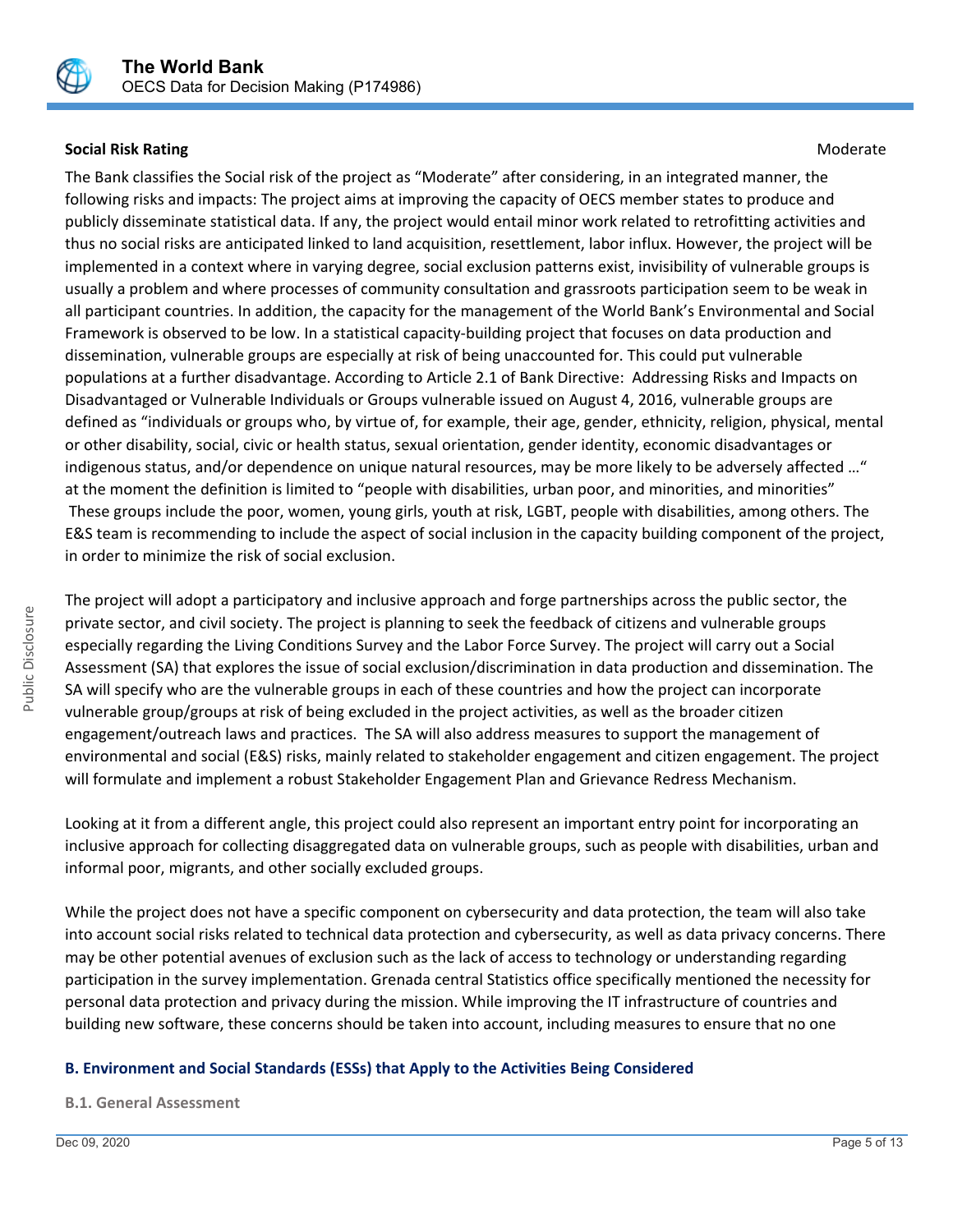

## **ESS1 Assessment and Management of Environmental and Social Risks and Impacts**

## *Overview of the relevance of the Standard for the Project:*

The project aims to strengthen the capacity of national statistical institutes of participating countries to produce and disseminate statistical data in a timely manner for evidence-based policymaking. Project activities under Component 1 "Statistical Modernization and Capacity Building" will finance activities to strengthen institutional knowledge and capacity in statistical related topics. The anticipated environmental risks and impacts from these activities are related to small scale retrofitting activities that may be required for the installation of electronics, as well as the generation and management of non-hazardous and hazardous waste. At this stage, hazardous waste generated by the project may include e-waste (if electronics are replaced) and hazardous construction materials such as asbestos and others during the retrofitting work. The anticipated social risk from this component is considered moderate due to existing patterns of social exclusion that are reflected in data collection systems of these countries. This is further complicated by the weak human resources and coordination capacity of the statistical institutes and at times lack of incentive and collaboration amongst different ministries to take into account the needs of socially excluded communities when designing new National Strategies for Development of Statistics. Specific environmental and social measures to address the site-specific, temporary, and reversible impacts will be included in the environmental and social instruments explained below.

Component 2 "Data Production and Dissemination" will finance activities to improve data collection, analysis, and dissemination in: (i) Population and Housing Census; (ii) Household Budget/Living Condition Surveys; (iii) Labor Force Surveys (new ILO questionnaire); (iv) Labor Needs Surveys (labor demand); (v) Agricultural Census / Surveys; (vi) Enterprise Census / Surveys, (vii) Consumer Price Index; (viii) National Accounts (beyond just hotels and restaurants) to improve simulations of shocks to the tourism sector. The project activities are not expected to result in negative environmental impacts as activities are mostly of a technical assistance nature for the development of improved national statistical processes. The anticipated social risk from this component is considered as moderate based on the reasons outlined above regarding the social exclusion patterns, the invisibility of vulnerable groups: the poor, women, young girls, youth at risks, LGBT, people with disabilities in data collection and disaggregation, as well as weak community consultation and grassroots participation in decision-making processes. There may be other potential avenues of exclusion such as the lack of access to technology or understanding regarding participation in the survey implementation that will also be considered.

Component 3 "Regional Coordination (OECS Commission)" is focused on straightening regional technical capacity building activities through the OECS commission, Statistics Unit which has been coordinating harmonization of survey instruments and regional knowledge transfer to member states. This component of technical assistance nature is not expected to result in negative environmental impacts. The anticipated social risk from this component is considered as moderate since vulnerable groups are especially at risk of being unaccounted for in a regional statistical capacitybuilding project that focuses on data production and dissemination. Finally, Component 4 "Project Implementation" will finance project management activities including monitoring and supervision. No environmental or social risks or impacts are anticipated from this Component.

The Borrower will be asked to prepare, consult with main stakeholders, and disclose, a project-level generic Environmental and Social Management Framework (ESMF) proportionate to the Environmental and Social risks and impacts of the project and in line with the Bank's Environmental and Social Standards and the World Bank Group Environment, Health and Safety (EHS) Guidelines. This ESMF will analyze the positive and negative, direct, and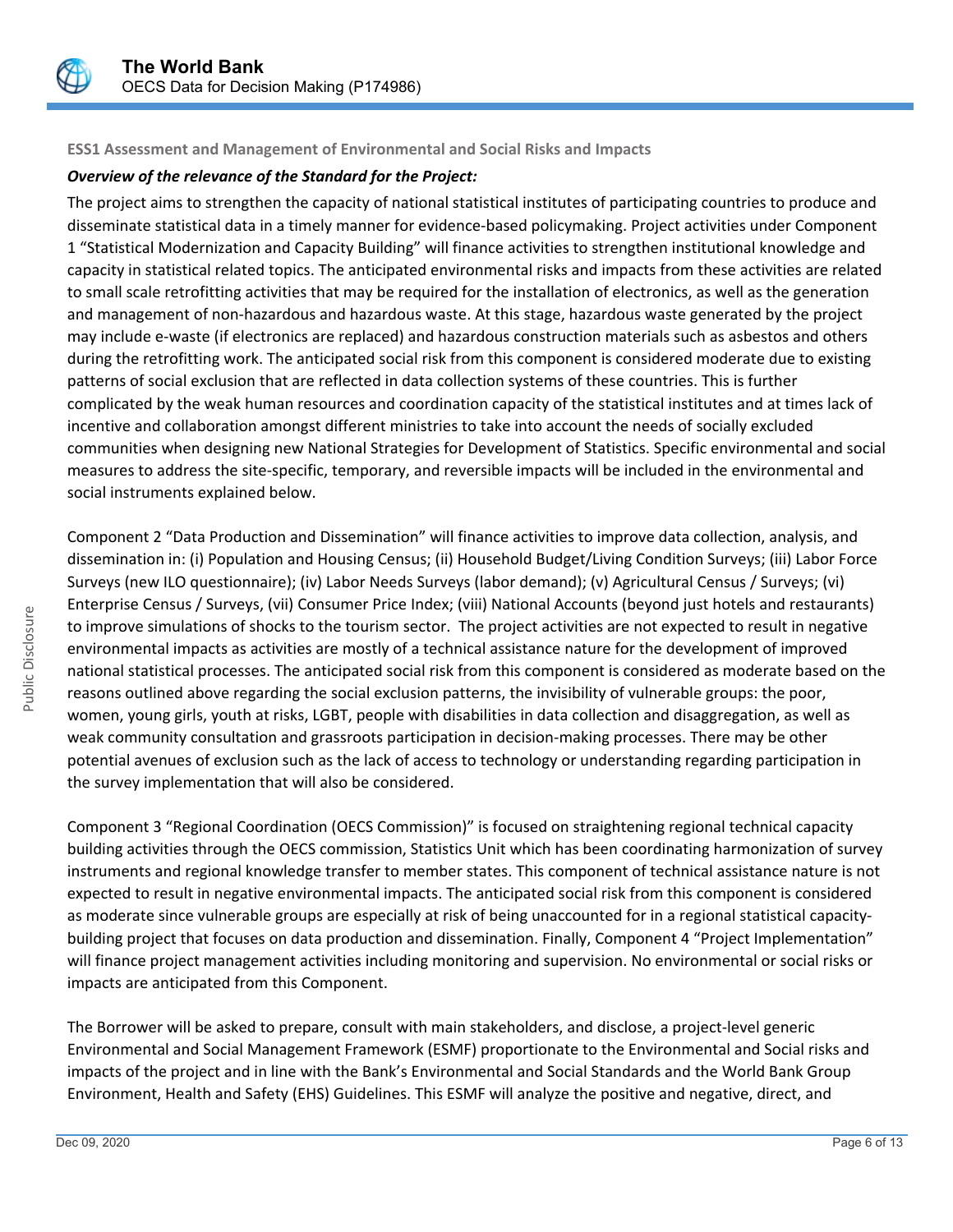

indirect impacts of the project and will define appropriate generic mitigation and management measures in accordance with the mitigation hierarchy (anticipation and avoidance, minimization, mitigation, offset, or compensation). The ESMF will include: (i) a Screening Tool to assess the risks and impacts related to the electronic installation activities; and (ii) a project-level Waste Management Plan (WMP) that will include specific considerations for electronic waste; and, (iii) an Occupational Health and Safety Plan (OHSP) which will include including COVID-19 prevention measures. These instruments will be in line with the ESSs and the World Bank Group (WBG) Environment, Health and Safety (EHS) Guidelines.

The Borrower will prepare, consult with main stakeholders, and disclose, a Social Assessment in line with the Bank's Environmental and Social Standards. The social assessment will conduct a rapid desk review of available sources of information to describe the sociocultural, institutional, historical and political context in which the project operates, that could further exacerbate the social exclusion of people in data collection processes in the different countries; examine social groups' characteristics, including the socially excluded and vulnerable populations, and the relationships of those groups with public and private (e.g. market) institutions (including the norms, values, and behavior that have been institutionalized through those relationships). Such an analysis will provide a detailed assessment of the formal and informal organizations likely to affect the project and the informal rules and behaviors among them. Possible institutional constraints and barriers to project success, as well as methods to overcome them, should be described.

The SA will help to make the project responsive to closing the data gap for decision making, which affects the lives of the most vulnerable. Besides being an opportunity to close the data gap, this project may also present an entry point for addressing the communication/citizen/stakeholder engagement gap around this data (e.g. through the dissemination of information through media channels, virtual and face-to-face discussion platforms around the results of data). In this context, SA will also look into the current laws and practices on the accessibility of information/ current and potential effective ways to engage vulnerable groups and the public in general (pre and post-COVID). The SA will analyze the positive and negative, direct, and indirect impacts of the project and will define appropriate generic mitigation and management measures in accordance with the mitigation hierarchy (anticipation and avoidance, minimization, mitigation, offset, or compensation).

The borrower will develop and implement a Stakeholder Engagement Plan (SEP) with its Grievance Redress Mechanism, a Labor Management Procedure (LMP) with its grievance redress mechanism for workers, and will establish an organizational structure with qualified staff to support the management of E&S risks. Each instrument will address, in relevant sections, the specific context of each country. The OHSP to be included in the ESMF will also include COVID-19 measures and key operational health and safety guidelines that must be adhered to during installation works will also be outlined in contracts. Due to the physical restrictions imposed on stakeholder consultations after the COVID19 pandemic, it is necessary to put in place efficient virtual mechanisms for consultations, especially with socially excluded and vulnerable groups. If possible, physical but socially distanced gatherings for stakeholder engagement will be organized. A draft Environmental and Social Commitment Plan (ESCP) will also be developed by each recipient country prior to Appraisal.

## **Areas where "Use of Borrower Framework" is being considered:**

None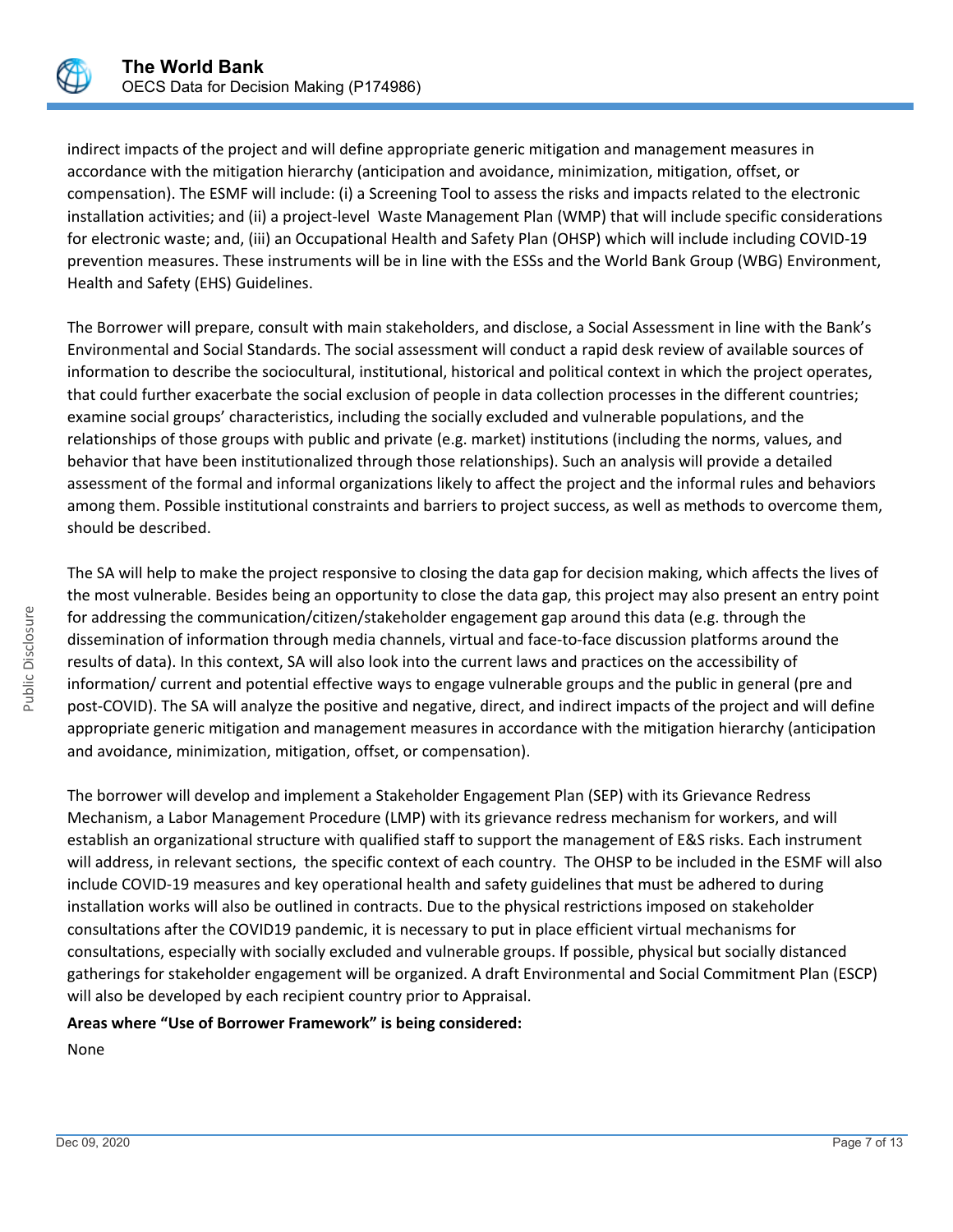

**ESS10 Stakeholder Engagement and Information Disclosure**

The standard is relevant:

At this stage, the identified stakeholders are preliminary and will be refined during project preparation and implementation.

The main stakeholders are the following entities and parties:

1. Government Stakeholders: Organization of Eastern Caribbean States (OECS) Statistical Services Unit, National statistical institutes and Ministries from Grenada, St. Lucia, St. Vincent, and the Grenadines.

3. CSOs and international organizations including chambers of commerce, Washington Group on Disability Statistics; UN women, PAHO, UNICEF, ECLAC, ILO.

4. Users of government e-services or other groups that would be the beneficiaries of the project investments.

5. Vulnerable populations (the poor including the migrants, people living in high crime/slum areas, women, young girls, youth at risks, people with disabilities, and others)

The borrower will submit a stakeholder engagement plan (SEP) by Appraisal. The SEP will be prepared in a manner that is accessible and culturally appropriate, considering any specific needs of groups that may be differentially or disproportionately affected by the project. The SEP will outline a) who the key stakeholders are; b) how they are to be engaged; c) how often the engagement will occur throughout the project; d) how feedback will be solicited, recorded, and monitored over the project; e) who will be charged/responsible with this engagement; f) timeline for this engagement and budget. The process of stakeholder engagement will begin during preparation and continue into implementation.

Prior to Appraisal, the following measures will be implemented: i) stakeholder identification and analysis and ii) planning how the engagement with stakeholders will take place, iii) disclosure of information, and iv) consultation with stakeholders. The SEP is expected to be updated from time to time as/if necessary. The Stakeholder Engagement Plan (SEP) will also describe the measures that will be used to remove obstacles to participation, and how the views of differently affected groups will be captured. The Borrower will propose and implement a regional grievance mechanism (GM) and adapt it to the context of each participant country to receive and facilitate the resolution of concerns and grievances. The GRMs will take into account good practices at the regional and country levels. A description of the project-level GRM – including how the GRM will be managed and complaints are handled - will be included in the SEP. If significant changes are made to the SEP after consultations, a revised SEP should be publicly disclosed prior to Appraisal.

## **B.2. Specific Risks and Impacts**

**A brief description of the potential environmental and social risks and impacts relevant to the Project.**

## **ESS2 Labor and Working Conditions**

This standard is relevant given the potential for hiring specialized personnel and laborers for different aspects of project implementation. Worker categories under this standard that may be relevant in the project include direct, and contracted workers and primary supply workers providing goods and materials to the project. If government civil servants would work in connection with the project, whether full-time or part-time, they will remain subject to the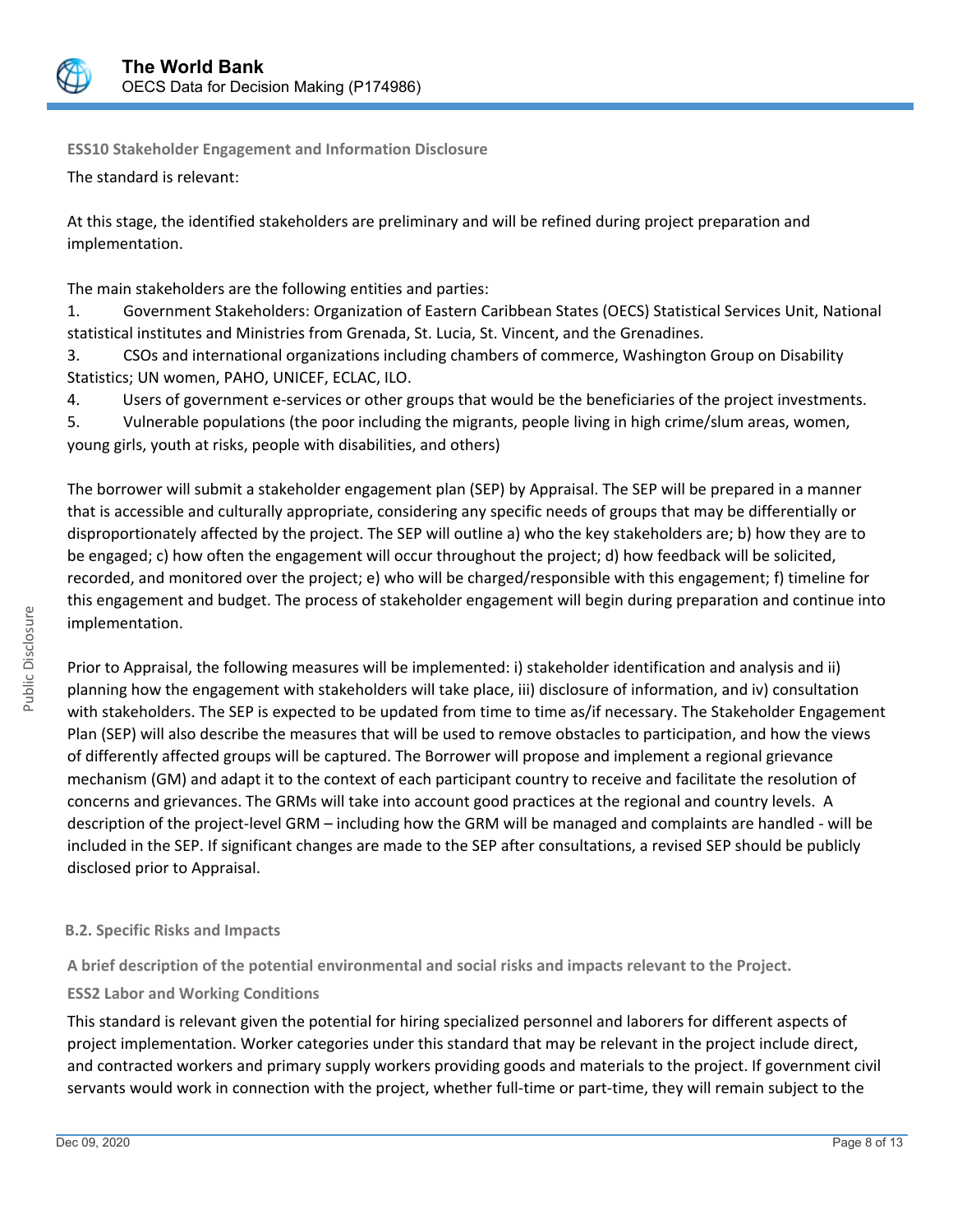

terms and conditions of their existing public-sector employment agreement or arrangement, unless there has been an effective legal transfer of their employment or engagement to the project. ESS2 will not apply to such government civil servants, except for the provisions of Protecting the Workforce (paragraphs 17 to 20,) and Occupational Health and Safety (paragraphs 24 to 30), if these are involved in the project implementation or oversight.

The borrower will prepare project-level Labor Management Procedures (LMP) before board approval to identify the different types of project workers that are likely to be involved in the project and set out the way in which the different types of project workers will be managed, in accordance with the requirements of national law and ESS2. In addition, Labor Management Procedures will include a GRM for project workers, that will also address claims related to for Sexual Exploitation and Abuse & Sexual Harassment to ensure they have a mechanism in place for complaints and grievances. A code of conduct for project workers in interacting with community members and "those individuals/groups who have access to the data collected" will be included within the LMP as well as the independent GRM for project workers. At this point, the team does not foresee any potential risks and impacts that may arise from the interaction between project workers and local communities, and/or labor influx.

The borrower will also develop and implement an Occupational Health and Safety Plan (OHSP) as part of the ESMF and in line with the WBG EHS Guidelines to ensure the health and safety of workers during project activities (potential retrofitting activities and electronic equipment installation). At this stage, key OHS hazards associated with the project include electric shocks, noise, and failure to use proper protective equipment. In addition, to mitigate the risk of the spread of the COVID-19 virus, the OHSP will also include measures for infection control and prevention during the implementation phase of the project, as well as during trainings, workshops, and meetings.

## **ESS3 Resource Efficiency and Pollution Prevention and Management**

The Standard is relevant given that the possible installation of electronics and retrofitting activities (to the extent know at this stage) may generate non-hazardous and hazardous waste. The project will not finance construction activities; however, some minor retrofitting activities may be possible. These are expected to be minor and mostly related to drilling holes in walls and re-wiring; furthermore and are expected to take place within existing footprints (already functioning government offices). Retrofitting activities may incur in waste generation that could potentially contain asbestos or any other dangerous materials. In addition, given that the project will finance the procurement of electronics, the project may also result in electronic waste (e-waste) generation, which could cause soil and water pollution if handled incorrectly. The procurement and installation of electronics may replace already existing servers, computers, and other equipment; thus, all e-waste generated as part of the project will need to be managed and disposed following specific guidelines, national regulations, and international best practices. As part of the ESMF, a project-level Waste Management Plan (WMP) will be developed to provide specific measures for managing nonhazardous and hazardous waste, including e-waste and hazardous construction materials. The WMP will be required to be implemented throughout project implementation as necessary.

In addition, procurement bidding documents will specify the need to meet certified energy standards and this will also be outlined in the Project Operations Manual. The specific energy standards to meet will be based on the availability, cost, and utility of the item to be procured. In terms of efficiency, the project will ensure that the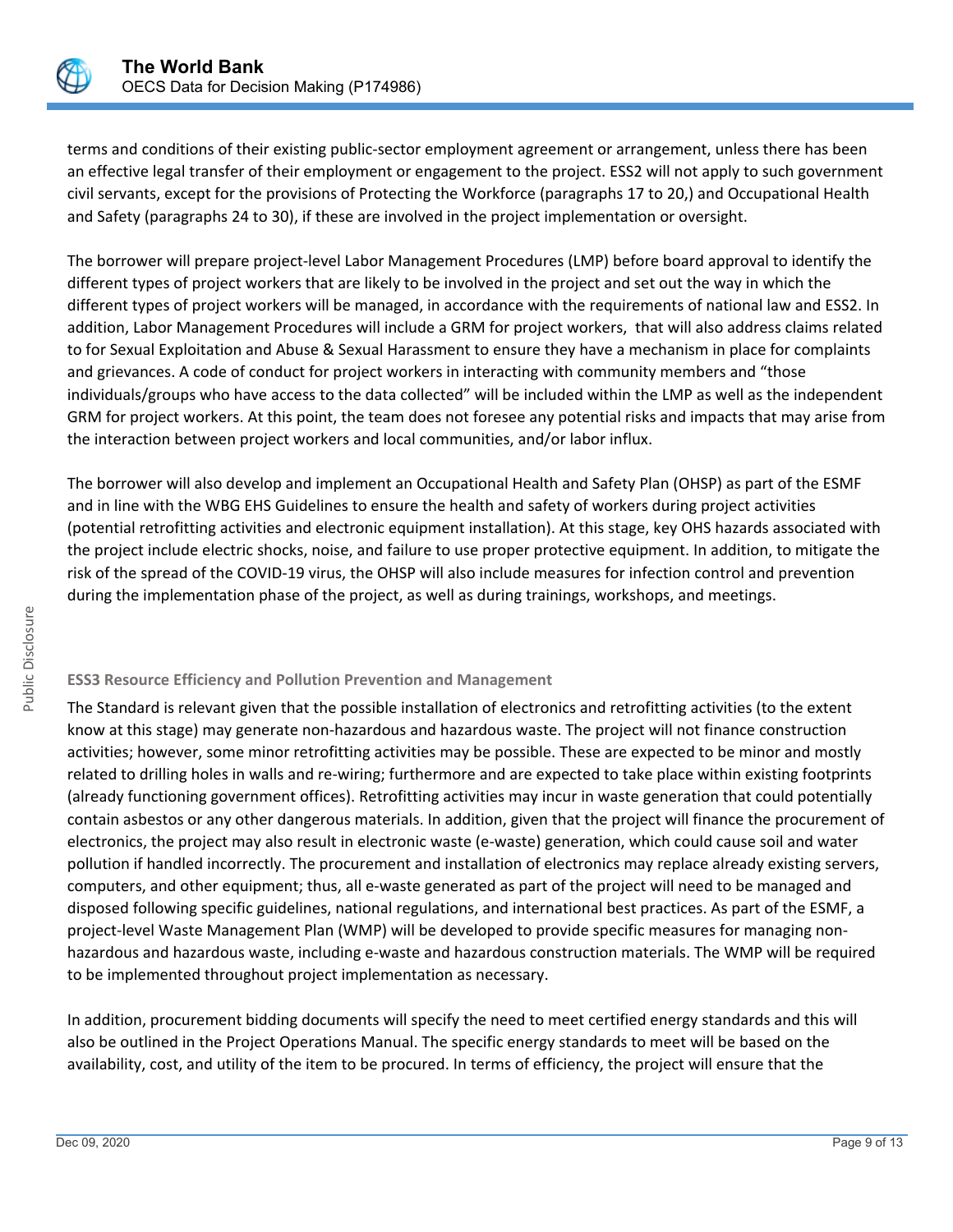

equipment is energy-efficient to the extent possible. For servers and computer equipment, lower energy models will be sourced.

## **ESS4 Community Health and Safety**

The Standard is relevant as some project activities such as the potential retrofitting and installation of electronics expected to take place in existing government office buildings—may cause some minor inconveniences or disturbances to the staff performing their normal day to day duties. These activities are expected to be small and are not expected to result in major impacts; however, it will be important to ensure that the public does not enter the spaces where this retrofitting is ongoing. Thus, the ESMF and OHSP to be prepared will contain specific measures to ensure that appropriate mitigation measures are in place, including signage and fencing, where appropriate. Where viable, universal access will be considered. When consulting with communities, the project will also follow the guidance of the "Technical Note: Public Consultations and Stakeholder Engagement in WB-supported operations when there are constraints on conducting public meetings March 20, 2020" as well as, the national requirements on COVID linked to public gatherings, social distancing, etc. During the preparation phase of the project, the Team will consult with the World Bank's global lead on gender identity/protection issues, on how to incorporate confidentiality of data collected, and safety of services, including identity protection; into the project design.

#### **ESS5 Land Acquisition, Restrictions on Land Use and Involuntary Resettlement**

The Standard is not currently relevant at this stage. Project activities do not require land acquisition physical and economic displacement, such as loss of lands, loss of income source, or other means of livelihood. If necessary, this may be revisited during Appraisal stage.

## **ESS6 Biodiversity Conservation and Sustainable Management of Living Natural Resources**

The Standard is not currently relevant. The project does not involve risks or potential impacts on biodiversity or natural habitats. All project activities will take place within existing footprints; thus, there will be no impact on living natural resources.

## **ESS7 Indigenous Peoples/Sub-Saharan African Historically Underserved Traditional Local Communities**

The Standard is not currently relevant, as there are no reports of indigenous people present in the participant countries.

## **ESS8 Cultural Heritage**

The Standard is relevant. At this stage and based on available project information, the project is not expected to have negative impacts on cultural heritage, whether it is tangible or intangible. However, during the ESMF and SEP preparation and implementation, it will be important to include all stakeholders from participating countries that are related to cultural heritage sectors involved in the management and preservation of tangible and intangible cultural heritage. This will be necessary to guarantee that cultural heritage aspects are being considered in the statistical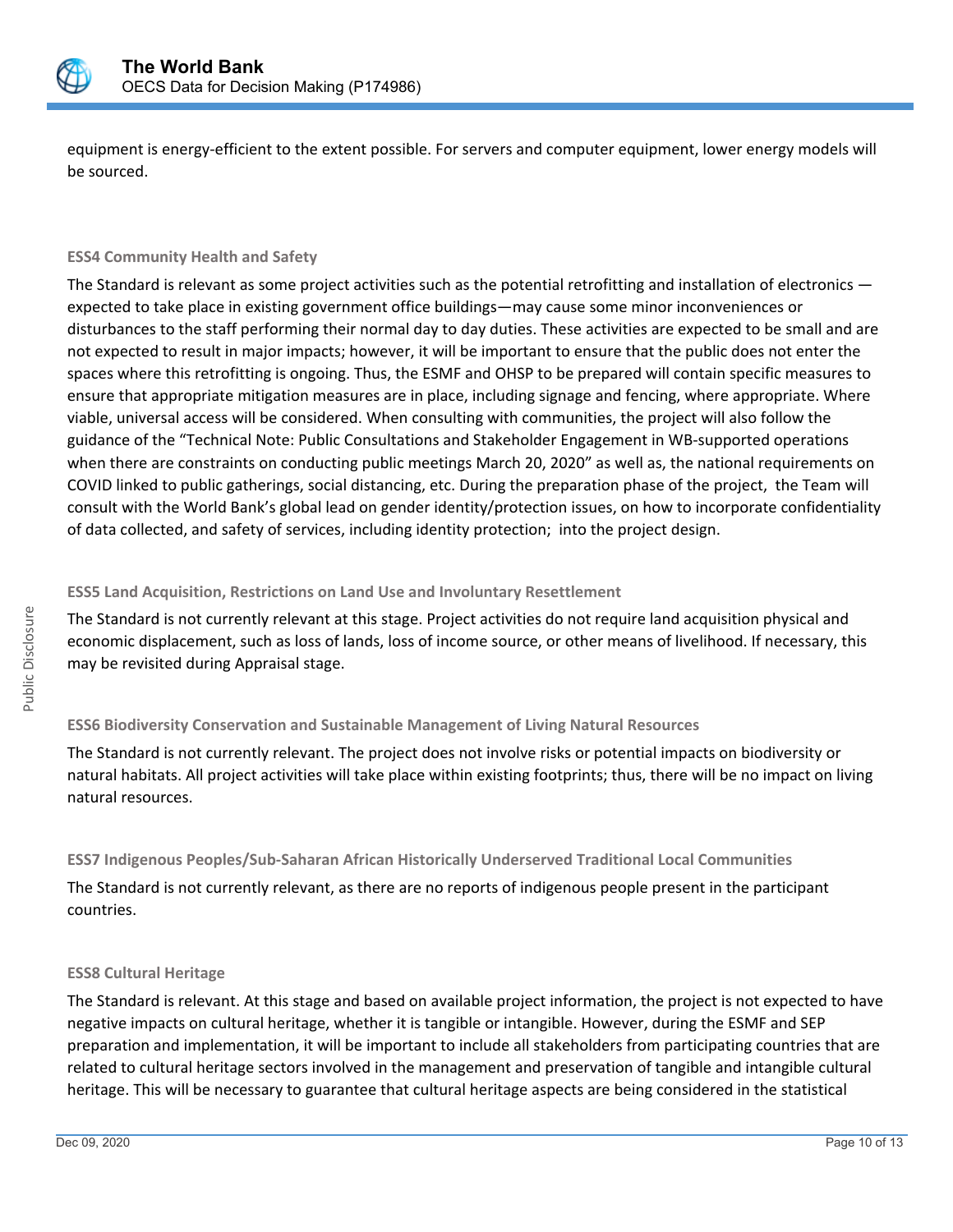

systems of the countries. This has increasingly become an important aspect for the community and cultural tourism development, especially in OECS countries, which rely heavily on tourism as their main economic activity.

**ESS9 Financial Intermediaries**

The standard is not relevant. FI's are not part of this project.

| <b>C. Legal Operational Policies that Apply</b>                                                            |     |
|------------------------------------------------------------------------------------------------------------|-----|
| <b>OP 7.50 Projects on International Waterways</b>                                                         | No. |
| <b>OP 7.60 Projects in Disputed Areas</b>                                                                  | No. |
| III. WORLD BANK ENVIRONMENTAL AND SOCIAL DUE DILIGENCE                                                     |     |
| A. Is a common approach being considered?<br><b>Financing Partners</b><br>There are no financing partners. | No. |

## **B. Proposed Measures, Actions and Timing (Borrower's commitments)**

## **Actions to be completed prior to Bank Board Approval:**

Actions to be completed prior to Bank Board Approval:

- Preparation of a Draft Environmental and Social Management Framework (ESMF) (by Appraisal), as it is expected to contribute to informing the formulation of the project, this is also relevant to the other documents that will be prepared by Appraisal. The ESMF will be finalized within 30 days after project effectiveness

- Draft Social Assessment (by Appraisal). The SA will be finalized within 30 days after project effectiveness.

- Preparation and disclosure of a Screening Tool as part of the ESMF (by Appraisal)

- Preparation and disclosure of project-level Waste Management Plan (WMP) as part of the ESMF (by Appraisal)

- Preparation and disclosure of an Occupational Health and Safety Plan (OHSP) including COVID-19 prevention measures as part of the ESMF (by Board Approval)

- Consultation and formulation of a Stakeholder Engagement Plan (SEP) (by Appraisal)

- Preparation and disclosure of a draft Labor Management Procedure (LMP) (by Appraisal) and final LMP within 30 days after project effectiveness

- Preparation and disclosure of Environmental and Social Commitment Plans (ESCPs) one for each participating country (by Appraisal)

## **Possible issues to be addressed in the Borrower Environmental and Social Commitment Plan (ESCP):**

- Organization structure to manage the E&S risks of the project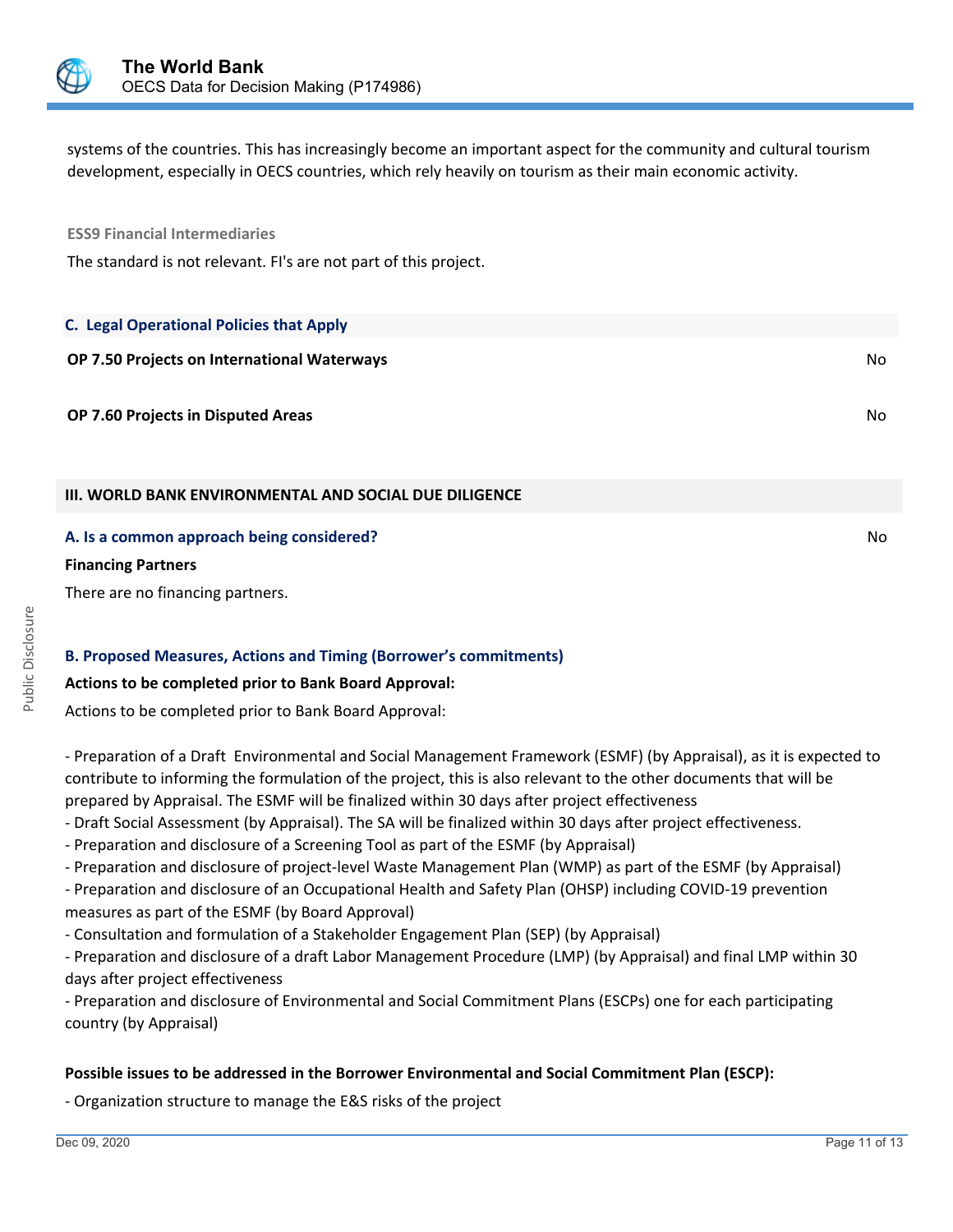

- Incidents and accidents notifications
- Monitoring and reporting
- - Finalization and implementation of the ESMF
- Formulation of a Social Assessment and implementation of identified measures
- Management of waste and hazardous waste (electronic waste)
- Formulation and implementation of a Stakeholder Engagement Plan
- Formulation and implementation of a Labor Management Procedure, including the OHSP
- Capacity building of the implementing agency on E&S aspects of the project, including specific timeframes

#### **C. Timing**

#### **Tentative target date for preparing the Appraisal Stage ESRS** 09-Mar-2021

#### **IV. CONTACT POINTS**

| <b>World Bank</b>                                                            |                                                 |        |                         |  |  |
|------------------------------------------------------------------------------|-------------------------------------------------|--------|-------------------------|--|--|
| Contact:                                                                     | Roy Shuji Katayama                              | Title: | Senior Economist        |  |  |
| Telephone No:                                                                | +1-202-473-7093                                 | Email: | rkatayama@worldbank.org |  |  |
| <b>Borrower/Client/Recipient</b>                                             |                                                 |        |                         |  |  |
| Borrower:                                                                    | St Lucia                                        |        |                         |  |  |
| Borrower:                                                                    | St Vincent and the Grenadines                   |        |                         |  |  |
| Borrower:                                                                    | Grenada                                         |        |                         |  |  |
| Borrower:                                                                    | Organisation of Eastern Caribbean States (OECS) |        |                         |  |  |
| <b>Implementing Agency(ies)</b>                                              |                                                 |        |                         |  |  |
| Implementing Agency: St Lucia Central Statistics Office                      |                                                 |        |                         |  |  |
| Implementing Agency: St Vincent and the Grenadines Central Statistics Office |                                                 |        |                         |  |  |
| Implementing Agency: Grenada Central Statistics Office                       |                                                 |        |                         |  |  |
| Implementing Agency: Organisation of Eastern Caribbean States (OECS)         |                                                 |        |                         |  |  |

## **V. FOR MORE INFORMATION CONTACT**